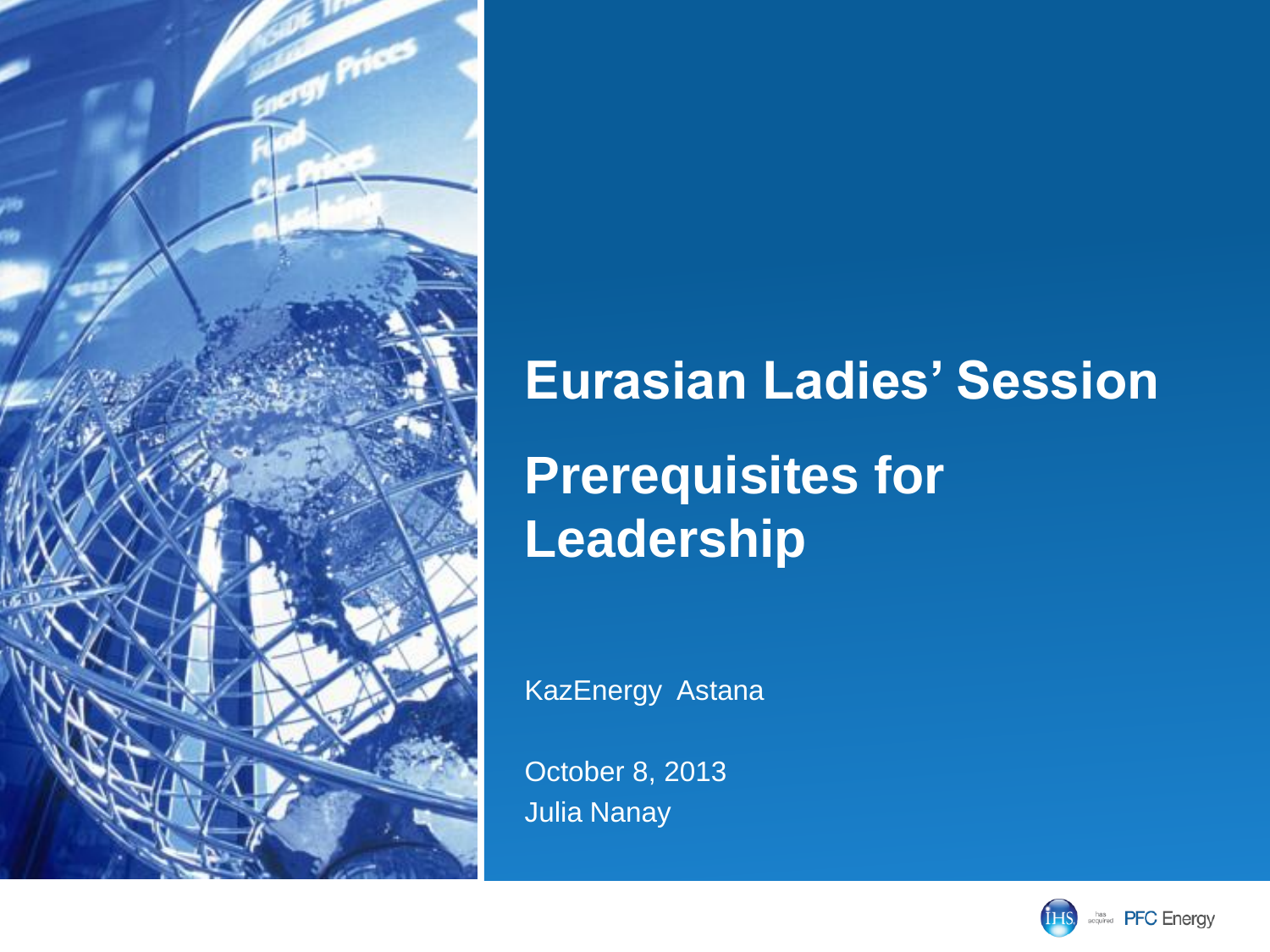- $\blacksquare$  Find a mentor who sees your potential, encourages and helps you grow in the organization
- Ability to work with others, inspire and encourage others around you



 Ability to communicate ideas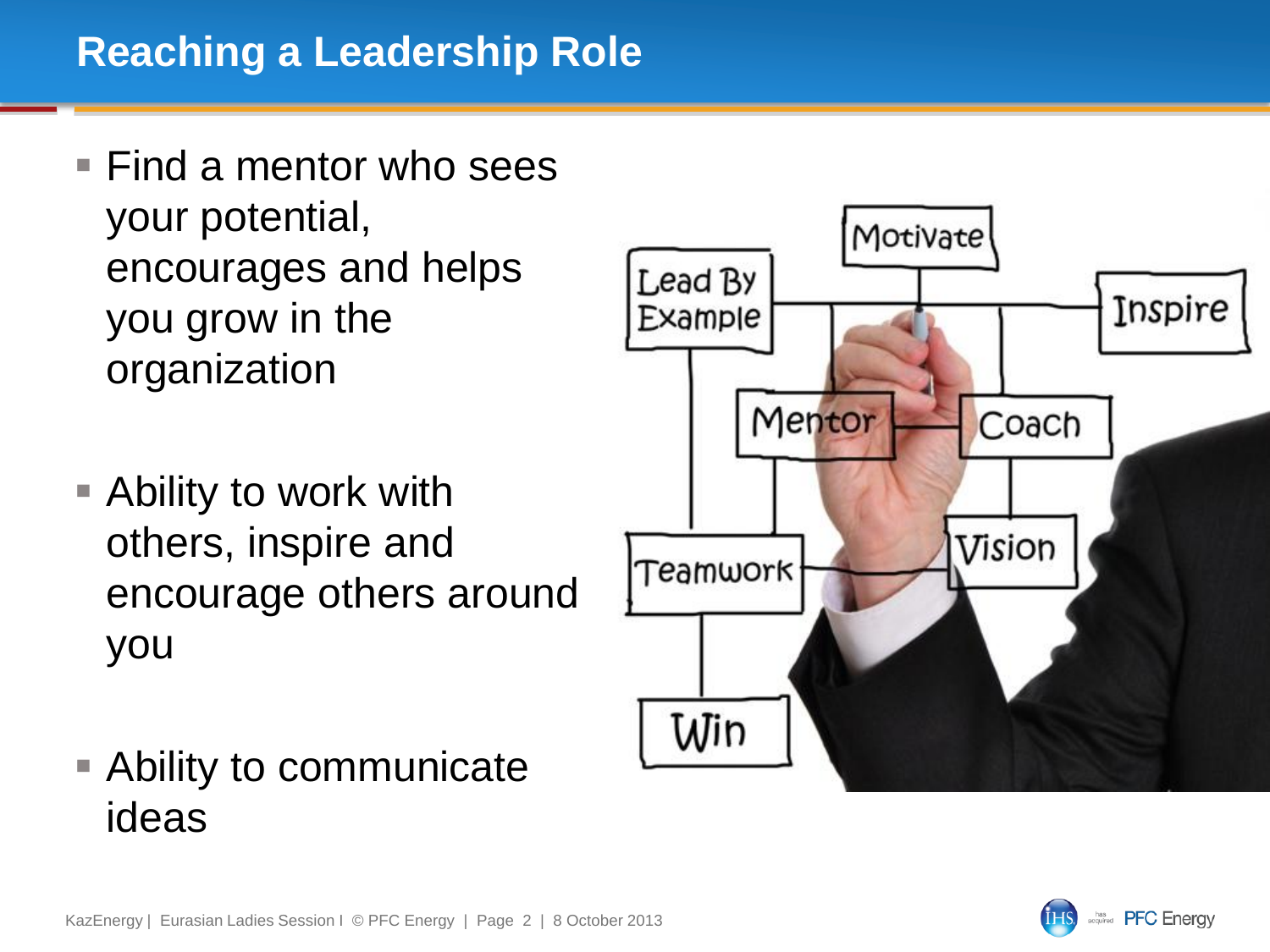## **Reaching a Leadership Role**

- Self-confidence to be able to excel
- **Learn from others**
- People skills, manage people, teach them
- Relationship building skills
- **Build networks**



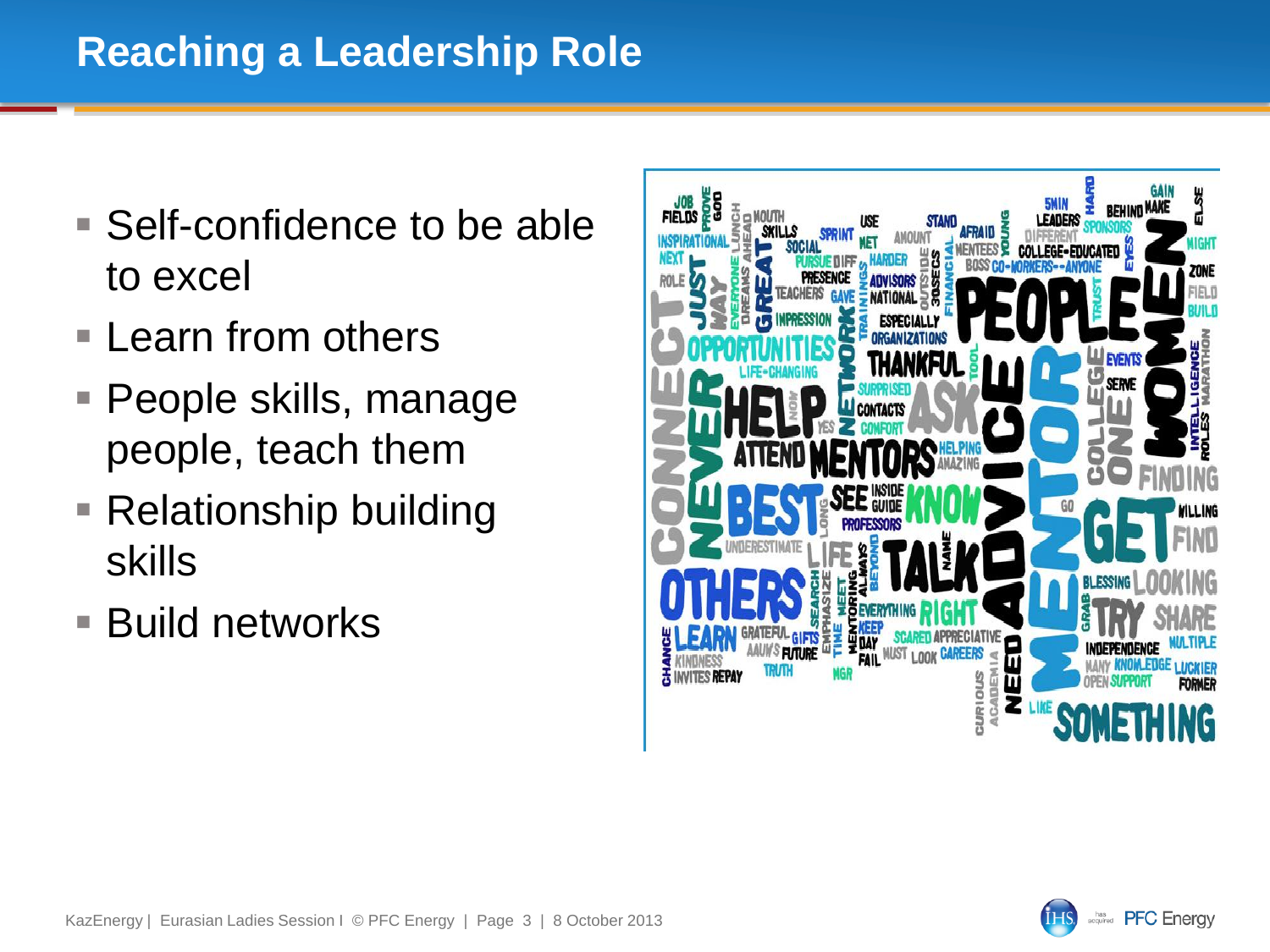- Foster an environment that helps the company to grow its business while growing the talents of those around you
- Willingness to work hard, careers are built on long hours and dedication

"Leaders aren't born. they are **Made**. And they are made just like anything else, through hard work. That's the price we have to pay to achieve that goal or any gOa.

- VINCE LOMBARDI-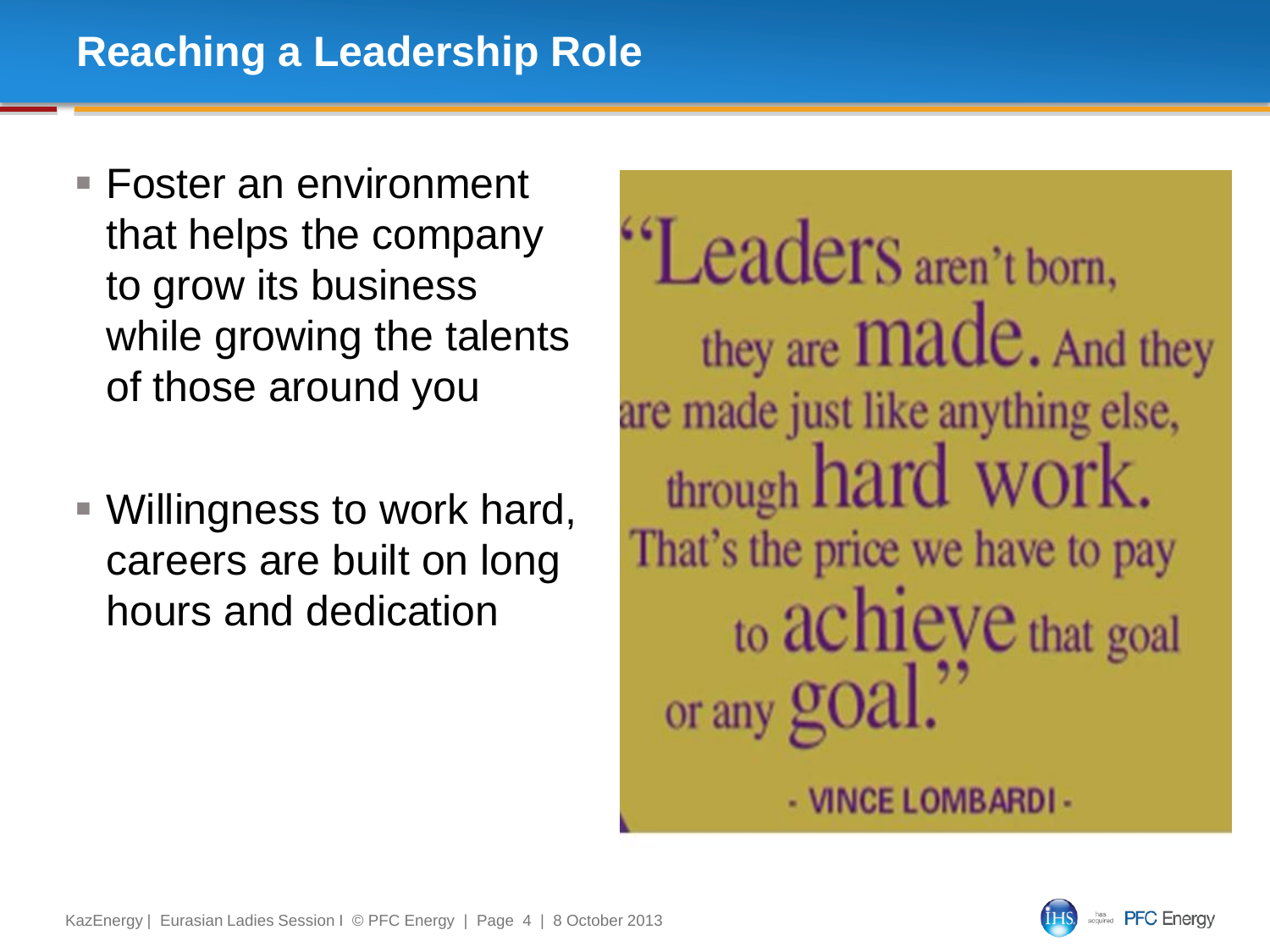## **Launch of New Book: Energy & Security** *Foreign Policy Strategies for a World in Transition*

- This new book on Energy and Security is divided into 7 Sections, first addressing the Global Framework for energy security, and then breaking the issues down by chapters and regions
- Chapter on Russia and Eurasia co-authored by myself along with one of the book's editors Jan Kalicki
- Premise of this book: This October marks the 40<sup>th</sup> anniversary of the Arab oil embargo. Since then the global oil and gas industry has undergone enormous changes
	- The US has moved from growing dependence on oil imports to a likely future of being a net exporter of energy
	- Shale oil and gas are impacting how all energy producers view their future
	- The book discusses the future of OPEC and the fate of nations in the Middle East and other regions, including Russia and Eurasia
	- A fundamental shift may occur in the way nations assess their energy policies, combining it with economic, climate, and foreign policy considerations
	- A move toward a new global energy security system (GESS) may be needed



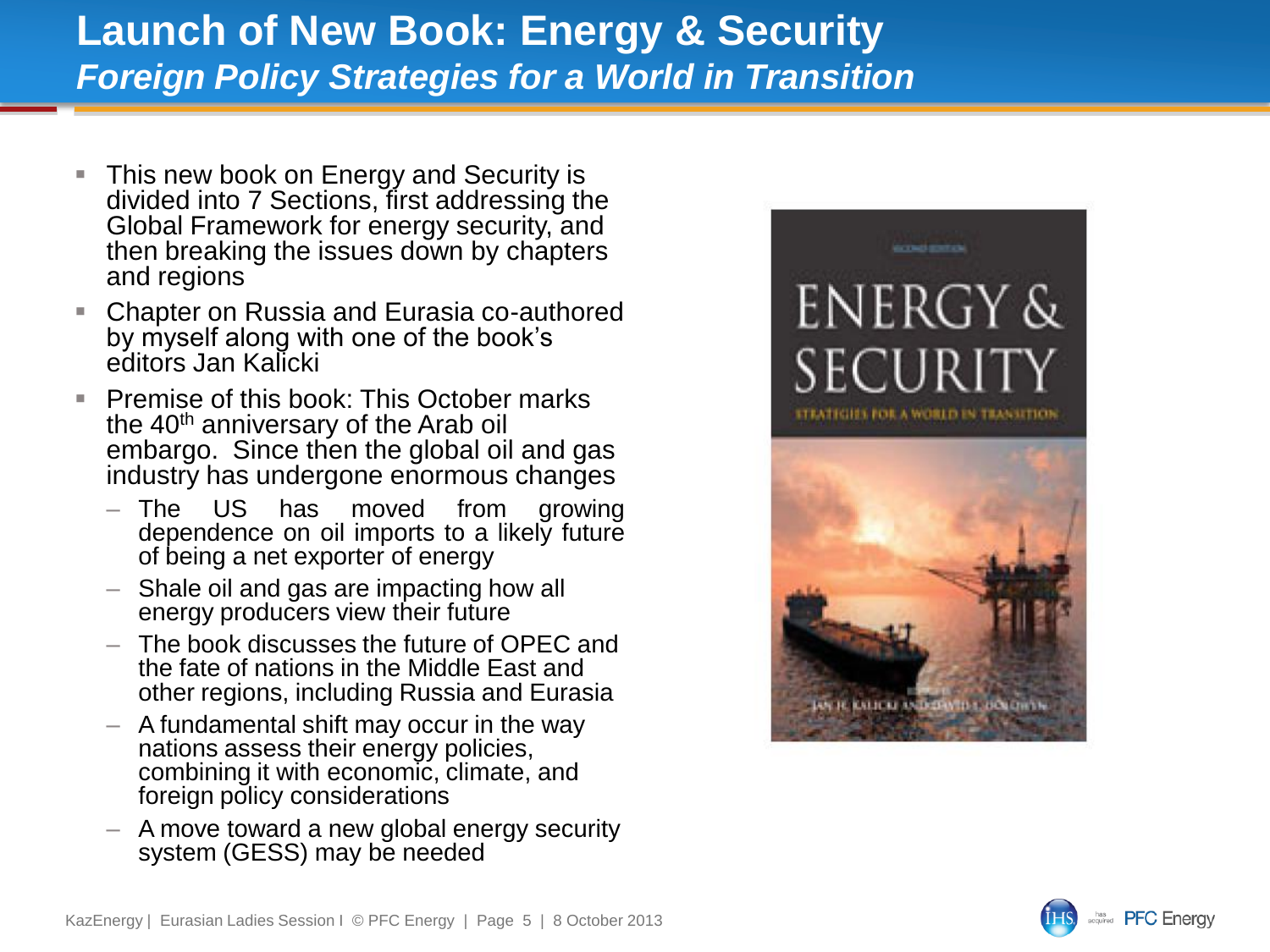Julia Nanay Managing Director, Markets & Country Strategies Group Phone: (1 202) 721 0315 Julia.nanay@ihs.com

**For further information please contact the Client Services Team at info@ihs.com**

**pfcenergy.com | pfcenergy.com/contact-us**

KazEnergy | Eurasian Ladies Session I © PFC Energy | Page 6 | 8 October 2013